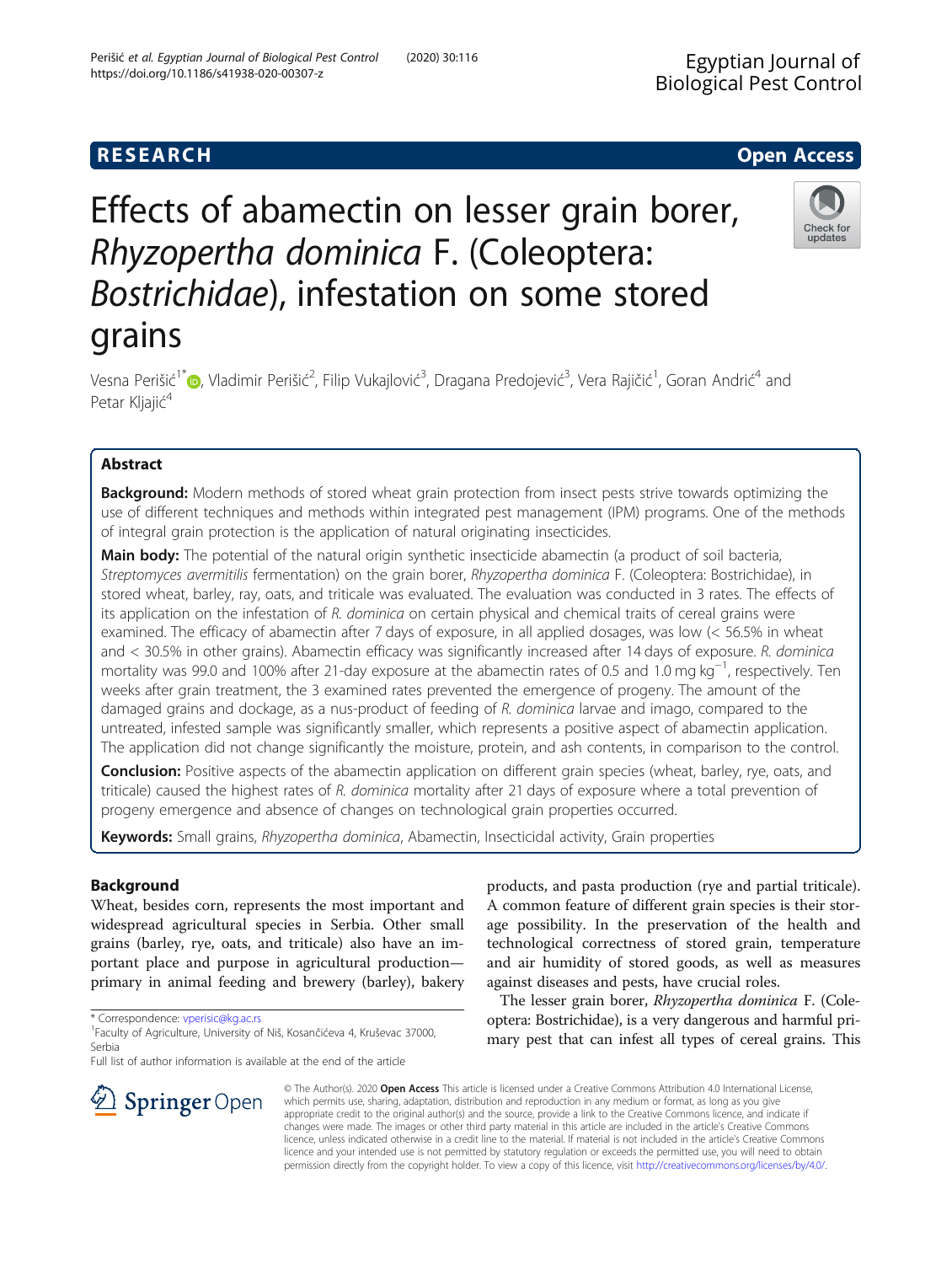pest spends most of its life cycle (larvae, pupae, and adult) in kernel and feeding on grain endosperm (Edde [2012\)](#page-6-0).

Modern methods of protection of stored wheat grains from insect pests strive towards optimizing the use of different techniques and methods within integrated pest management (IPM) programs. One of the methods of integral grain protection is the application of natural originating insecticides. Abamectin is an insecticide from the group of avermectin, synthesized from natural products of fermentation of soil bacteria, Streptomyces avermitilis, having contact kill and stomach poisoning action and weak fumigation against insects and mites, with no systemic action (Kim and Goodfellow [2002](#page-6-0)).

The present research aimed to determine the efficacy of abamectin and its influence on the particular physical and chemical properties of the grain. Special attention was directed to the "grain effect" (variation in the pest sensitivity based on different grain species).

#### Main text

#### Materials and methods

#### Experimental design

Adults of R. dominica, grown on the whole wheat kernels, were used in the experiments under the laboratory conditions of  $26 \pm 1$  °C and RH 60  $\pm$  5%. The age of imagoes was 2–4 weeks. Five commercially available small grain varieties originating from the Center for Small Grains Kragujevac, Serbia, were used. The tested varieties of different species were wheat Vizija, barley Rekord, oats Vranac, rye Raša, and triticale Favorit. Grain samples with a moisture content ranging from 11 to 12% were used in the experiments. The moisture content was established, using the Motomco moisture meter (Motomco Inc, 919, Canada). For experimentation, the insecticidal efficacy on R. dominica infestation suppression in different small grain species, the natural origin insecticide Abastate EC (a.s. abamectin—18 g/l; Galenika-Fitofarmation, Serbia) was used.

The efficacy of the examined insecticide after application on small grains was determined according to the methods of evaluating the biological efficacy of insecticides in storage pest suppression (OEPP/EPPO - European and Mediterranean Plant Protection Organization [2004a,](#page-6-0) OEPP/EPPO - European and Mediterranean Plant Protection Organization [2004b\)](#page-6-0). The 0.5 kg lots of wheat, barley, rye, oats, and triticale were weighed by an analytical balance (Mettler 609-B6, Zurich, Switzerland) and placed in glass jars of 1000 ml volume. Abamectin aqueous solutions at the rates of 0.25, 0.5, and 1.0 g a.s. kg−<sup>1</sup> of grain in the amount of 5 ml were tested. Infested samples with *R. dominica* (untreated grains) were treated with 5 ml of distilled water. After manually shaking of treated grains for seconds, samples were mixed on a rotary mixer for 10 min. After that, plastic vessels (200 ml in volume) were filled by 50 g of treated, as well as untreated grain (marked as infested sample), and placed in a thermostat (XO 1450 special, Iskra, Loka, Slovenia) at the controlled conditions,  $26 \pm 1$  °C and  $60 \pm 5$ % RH. After 24 h, 25 adults of R. dominica were released (except in the control sample) into each vessel and each vessel was closed by a cotton cloth and fixed with a rubber band. Four plastic vessels were set up for every variant, i.e., 4 replications. Insect mortality was determined by sieving after 7, 14, and 21 days of exposure. Insects were completely sieved out, and samples were returned in a thermostat after 21 days of exposure. After 7 weeks in a thermostat at a constant temperature and air moisture, vessels with grains were sieved in order to determine progeny emergence and the percentage of the progeny reduction. During F1 counting, whole grain, damaged grain, and dust from each vessel were separated and weighed on an analytical scale (Mettler, Switzerland).

Intact and damaged grains as well as the dust were returned into the vessels after measurement. Additionally, samples were milled and prepared for chemical analysis of moisture, total proteins, and ash contents. Moisture content was calculated from the weight loss of the sample after drying at 130–133 °C (International association for cereal science and technology [1976\)](#page-6-0). Total nitrogen content was determined by Kjeldahl's method (International association for cereal science and technology [1994](#page-6-0)). Multiplying the corresponding results by a correction factor of 5.7 (for wheat, rye, and triticale) and 6.25 (for barley and oats), the total content of crude proteins was determined. Ash content was determined by weighing samples before and after heating in a muffle furnace at  $T = 900$  °C for 2 h (International association for cereal science and technology [1990](#page-6-0)). Results were expressed as a percentage (%) of the sample weight and presented on a dry matter basis. Untreated, uninfested samples marked (control) were used for the determination of an insecticide impact on the chemical traits of grain. For the accuracy and masked way of life of R. dominica, the whole procedure was repeated twice.

#### Statistical analysis

Recorded data were expressed as percentages of mortality and calculating standard error  $% \pm SE$ ). Before analysis, the percentage of mortality was transformed using arcsine, while data for the amount of insect-damaged grains and dockage were transformed by a square root. All data were processed through a one-way and multivariate analysis of variance (ANOVA and MANOVA), and the significance of differences between means was determined by the Tukey-Kramer (HSD) test (at  $P =$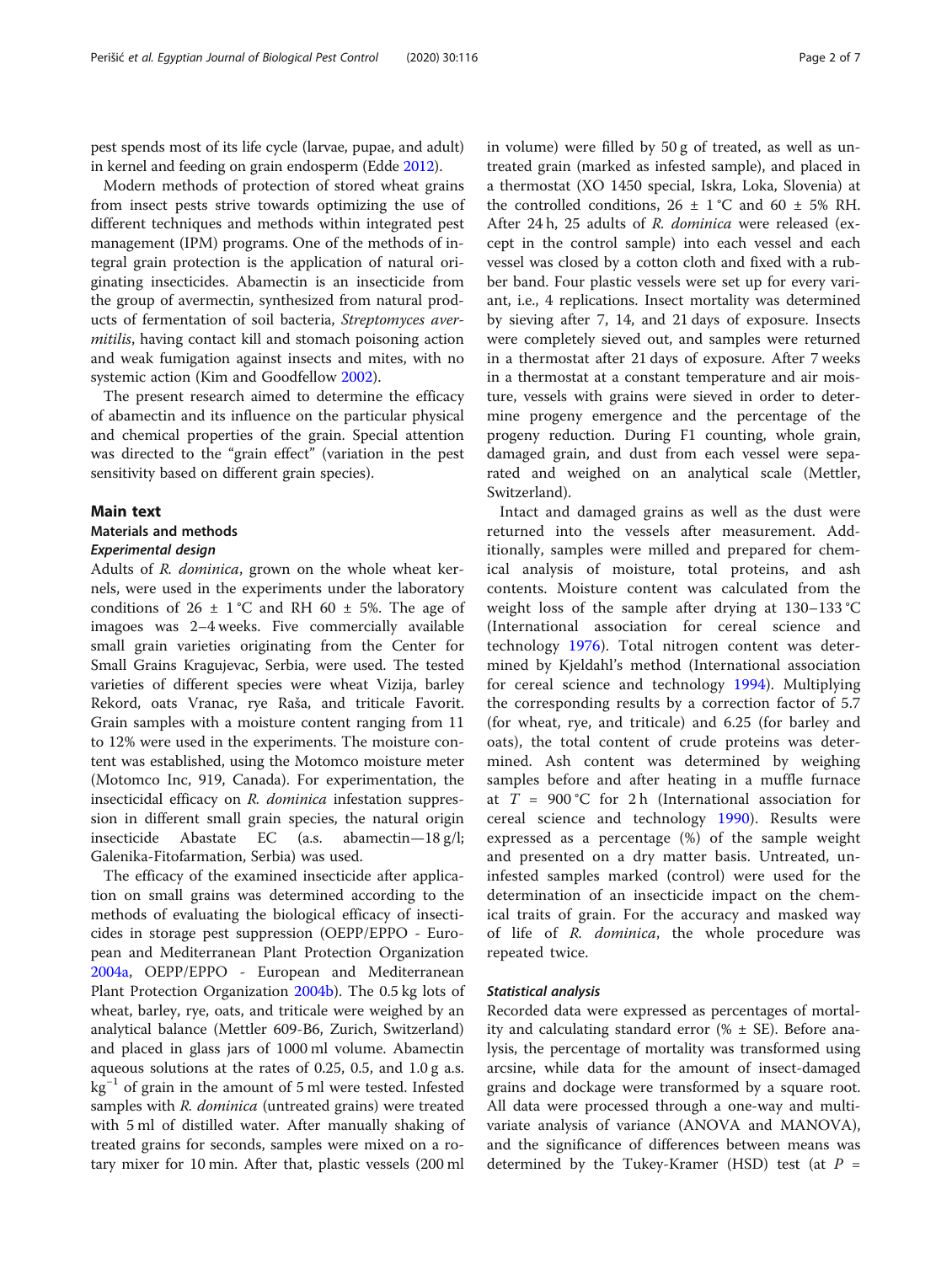0.05). Pearson's coefficient (at  $P = 0.005$ ) was used to determine the linear correlation between the number of damaged kernels and the parameters of chemical analysis (moisture, proteins, and ash contents).

#### Results and discussion

The exposure period of the abamectin application significantly affected the rates of mortality  $(F_{2,315}$  = 8674.57;  $P < 0.01$ ) (Table 1). The influence of examined factors and their interactions on R. dominica among different exposure periods was statistically significant on the level of  $P = 0.01$ . This influence was significant within a particular exposure period on the level of  $P < 0.01$ .

The efficacy of abamectin after 7 days of exposure in all applied dosages was low. Differences in efficacy existed, especially between the highest (1 mg kg<sup>-1</sup>) and the other two (0.25 and 0.5 mg  $\text{kg}^{-1}$ ). The mortality rate was significantly below 50%, except in wheat at the rate of 1 mg kg−<sup>1</sup> (56.5%) (Table [2\)](#page-3-0). Abamectin efficacy significantly increased after 14 days of exposure (ranged from 54.0 to 96.5%), particularly at the highest applied rate in different grain species (85.0, 78.5, 81.0, 96.5, and 79.0%, respectively). Application of 1 mg kg−<sup>1</sup> in all the examined grain species contributed to significantly higher mortality rates than the other 2 applied rates, which showed significant differences in efficacy.

In samples treated with  $1 \text{ mg kg}^{-1}$  of abamectin, the highest mortality rate was recorded in oats (96.5%), while the lowest was in triticale and barley (79.0 and 78.5%, respectively). Oat samples expressed the highest mortality rate of R. dominica after application with 0.25 and  $0.50$  mg kg<sup>-1</sup> (87.5 and 89.0%, respectively), in comparison to other examined grain species, where the mortality rate was significantly lower (below 70%). A significant difference in efficacy was not established only

Table 1 MANOVA parameters for the examined factors and their interactions of percentage of Rhyzopertha dominica mortality after abamectin application

| <b>Factors</b>                                       | df             | F       | Ρ      |
|------------------------------------------------------|----------------|---------|--------|
| Between exposure periods                             |                |         |        |
| Grain species                                        | 4              | 64.37   | < 0.01 |
| Rate                                                 | $\mathfrak{D}$ | 173.04  | < 0.01 |
| Grain species $\times$ rate                          | 8              | 7.01    | < 0.01 |
| Frror                                                | 105            |         |        |
| Within exposure periods                              |                |         |        |
| Exposure period                                      | $\mathfrak{D}$ | 8674.57 | < 0.01 |
| Exposure period $\times$ grain species               | 8              | 46.18   | < 0.01 |
| Exposure period $\times$ rate                        | 16             | 57.20   | < 0.01 |
| Exposure period $\times$ grain species $\times$ rate | 16             | 8.79    | < 0.01 |
| Error                                                | 210            |         |        |

in rye and triticale samples at the lowest rate. The rate of 0.50 mg kg−<sup>1</sup> showed a difference in efficacy between oats (the highest 89.0%) and barley (the lowest 54.0%), while non-significant differences in efficacy among wheat, rye, and triticale were found.

A significant increase in the abamectin efficacy, after 21 days of R. dominica exposure, was determined. The significance of differences in the efficacy between application of  $0.5 \text{ mg kg}^{-1}$  and  $1.0 \text{ mg kg}^{-1}$  was not established for all examined grain species. Full mortality percentage of insects (100%) was obtained in wheat at the 3 applied rates. The mortality rate was significantly lower, at the lowest rate of 0.25 mg kg<sup>-1</sup>, than the rates in barley, rye, and triticale. Nevertheless, mortality rates of 99, 98.5, and 96.5% were high too (Table [2\)](#page-3-0). Nonsignificant differences in the abamectin efficacy in the examined grain species after 21 days of R. dominica exposure in the 3 rates were recorded (mortality > 98.5%), except in the triticale sample treated with the lowest rate (96.5% mortality).

The exposure period of the abamectin application, as well as other examined factors and their interactions, had significant impacts on the percentage of R. dominica mortality. Results pointed out an increasing abamectin efficacy with increasing applied rate and exposure period of R. dominica, as well as decreasing differences in efficacy among grain species (wheat, barley, rye, oats, and triticale). The recorded results are in agreement with Beeman and Speirs ([1984](#page-5-0)), as one of the first researches about abamectin efficacy against R. dominica in stored wheat. The authors used the crystal form of avermectin B1 and concluded that the percentage of R. dominica mortality and progeny reduction were correlated to the applied amount of avermectin and exposure period. Kavallieratos et al. [\(2009\)](#page-6-0) reported high mortality rates of R. dominica and Sitophilus oryzae in corn than in wheat and highlighted the necessity of 14-day exposure of R. dominica adults in wheat treated with 0.5 and 1.0 mg kg<sup>-1</sup> of abamectin for the efficacy at level > 95%.

Ten weeks after grain treatment, the 3 rates of examined insecticide concentrations prevented progeny emergence of the pest (Table [3\)](#page-3-0). The highest progeny number was obtained in the control sample of triticale (432.50 individuals), then in rye (177.10 individuals) and wheat (128.50 individuals), while oats had the lowest suitability for the pest development (36.40 individuals).

The insecticidal effect on progeny emergence of harmful pests is a very important parameter for making decisions about the long protecting potential in stored grains (Subramanyam and Roesli [2000](#page-6-0); Athanassiou and Kavallieratos [2005\)](#page-5-0). The 3 rates of examined insecticide prevented progeny emergence. Kavallieratos et al. ([2009](#page-6-0)) stated that the rates of 0.5 and 1.0 mg  $kg^{-1}$  prevented progeny emergence of R. dominica in wheat and corn.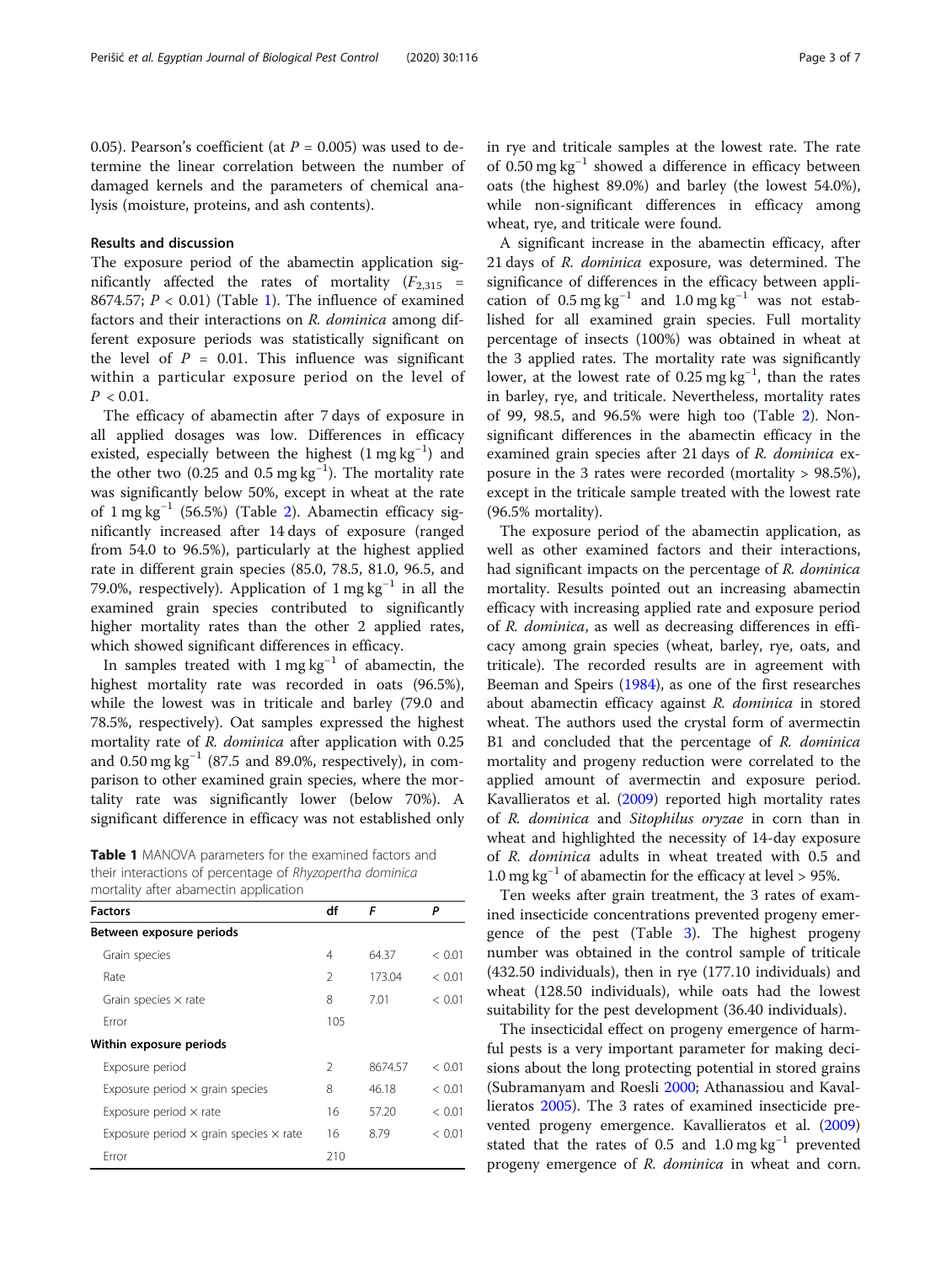<span id="page-3-0"></span>

| Table 2 Mortality rates of Rhyzopertha dominica after 7, 14, and 21 days of exposure to 5 grain species treated with abamectin |  |
|--------------------------------------------------------------------------------------------------------------------------------|--|
|--------------------------------------------------------------------------------------------------------------------------------|--|

| Insecticide               | Rate<br>$(g kg^{-1})$ | Mean mortality ( $% \pm$ SE) after exposure to 5 grain species |                  |                  |                  |                  |
|---------------------------|-----------------------|----------------------------------------------------------------|------------------|------------------|------------------|------------------|
|                           |                       | Wheat                                                          | <b>Barley</b>    | Rye              | Oats             | <b>Triticale</b> |
| After 7 days of exposure  |                       |                                                                |                  |                  |                  |                  |
| Abamectin                 | 0.25                  | $19.0 \pm 0.3$ b*                                              | $6.5 \pm 0.2b$   | $6.5 \pm 0.3$ b  | $26.5 \pm 0.3a$  | $12.0 \pm 0.2b$  |
|                           | 0.5                   | $22.0 \pm 0.3b$                                                | $23.5 \pm 0.2a$  | $7.5 \pm 0.3b$   | $24.0 \pm 0.2a$  | $14.5 \pm 0.2b$  |
|                           | 1.0                   | $56.5 \pm 0.3a$                                                | $30.5 \pm 0.3a$  | $27.5 \pm 0.3a$  | $28.5 \pm 0.3a$  | $26.5 \pm 0.2a$  |
| Infested sample           | $\circ$               | $2.0 \pm 0.1c$                                                 | $1.0 \pm 0.1$ b  | $2.0 \pm 0.1$ b  | $1.0 \pm 0.1$ b  | $3.0 \pm 0.1c$   |
| F                         |                       | 52.19                                                          | 22.68            | 14.95            | 22.30            | 32.61            |
| $\mathsf{P}$              |                       | < 0.05                                                         | < 0.05           | < 0.05           | < 0.05           | < 0.05           |
| After 14 days of exposure |                       |                                                                |                  |                  |                  |                  |
| Abamectin                 | 0.25                  | $68.5 \pm 0.4$ b                                               | $54.0 \pm 0.4$   | $61.0 \pm 0.4a$  | $87.5 \pm 0.3a$  | $63.5 \pm 0.2b$  |
|                           | 0.5                   | $67.0 \pm 0.4$ b                                               | $58.5 \pm 0.3$ b | $66.5 \pm 0.3a$  | $89.0 \pm 0.2a$  | $61.0 \pm 0.3b$  |
|                           | 1.0                   | $85.0 \pm 0.2a$                                                | $78.50 \pm 0.4a$ | $81.0 \pm 0.3a$  | $96.5 \pm 0.2a$  | $79.0 \pm 0.3a$  |
| Infested sample           | $\circ$               | $2.0 \pm 0.1c$                                                 | $1.0 \pm 0.1c$   | $2.0 \pm 0.1$ b  | $1.0 \pm 0.1$ b  | $3.0 \pm 0.1c$   |
| F                         |                       | 113.21                                                         | 27.89            | 25.41            | 41.96            | 36.76            |
| P                         |                       | < 0.05                                                         | < 0.05           | < 0.05           | < 0.05           | < 0.05           |
| After 21 days of exposure |                       |                                                                |                  |                  |                  |                  |
| Abamectin                 | 0.25                  | $100.0 \pm 0.0a$                                               | $99.0 \pm 0.1a$  | $98.5 \pm 0.2a$  | $99.5 \pm 0.1a$  | $96.5 \pm 0.2a$  |
|                           | 0.5                   | $100.0 \pm 0.0a$                                               | $100.0 \pm 0.0a$ | $99.0 \pm 0.1a$  | $100.0 \pm 0.0a$ | $99.0 \pm 0.1a$  |
|                           | 1.0                   | $100.0 \pm 0.0a$                                               | $100.0 \pm 0.0a$ | $100.0 \pm 0.0a$ | $100.0 \pm 0.0a$ | $100.0 \pm 0.0a$ |
| Infested sample           | $\circ$               | $2.0 \pm 0.1$ b                                                | $1.0 \pm 0.1$ b  | $3.0 \pm 0.1$ b  | $1.0 \pm 0.1$ b  | $3.0 \pm 0.1$ b  |
| F                         |                       | 53.66                                                          | 49.71            | 43.55            | 51.10            | 41.63            |
| $\mathcal P$              |                       | < 0.05                                                         | < 0.05           | < 0.05           | < 0.05           | < 0.05           |

\*For each exposure period separately, means within columns followed by the same letter are not significantly different. Tukey-Kramer (HSD) test at P > 0.05; in all cases df = 8, 70;  $P < 0.05$ 

These authors noted progeny in 2 examined grain types only at low rates of abamectin (0.01 and 0.1 mg  $kg^{-1}$ ).

As for the damage in infested grains in the untreated infested triticale sample, the highest mass of damaged grain was recorded (10.26 g). In the triticale sample treated with 0.5 and 1.0 mg  $kg^{-1}$  of abamectin, the mass was the lowest  $(0.11-0.11 \text{ g})$  than in other grain species (0.44–0.50 g, 0.18–0.32 g, 0.24–0.36 g, 0.14–0.44 g, respectively). In samples treated with abamectin, at the rates of 0.25 and 0.50 mg kg<sup>-1</sup>, dust as a nus-product of feeding of R. dominica larvae and imago was present as an amount of 0.01 g (Table [4](#page-4-0)).

The amount of damaged grain and the dust, as a nusproduct of feeding of R. dominica larvae and imago, can be attributed to the slowest action of this natural insecticide since pest mortality in the 1st week was not satisfactory. Slowing efficiency is a minus in the use of abamectin, but this is common for all insecticides of natural origin (spinosad, diatomaceous earth, etc.). During the evaluation of the efficacy of applied natural insecticides (diatomaceous earth), Perišić et al. ([2018a\)](#page-6-0) recorded the same correlation between the efficacy of applied insecticide and the mass of the dust. The measured amounts were significantly lower than the untreated infested sample, which represented a positive aspect of abamectin application.

The application of abamectin contributed to a significant difference in moisture content than the control sample (untreated and un-infested sample). The smallest differences were recorded in oats (Table [5\)](#page-4-0). Significant

Table 3 Progeny emergence (adults/val) and reduction of Rhyzopertha dominica in 5 grain species treated with abamectin

| Insecticide     | Rate<br>$(g kg^{-1})$ | Mean mortality (adults/val) after exposure |               |               |                |                  |  |
|-----------------|-----------------------|--------------------------------------------|---------------|---------------|----------------|------------------|--|
|                 |                       | Wheat                                      | <b>Barley</b> | Rye           | Oats           | <b>Triticale</b> |  |
| Abamectin       | 0.25                  |                                            |               |               |                |                  |  |
|                 | 0.5                   |                                            |               |               |                |                  |  |
|                 | 1.0                   |                                            |               |               |                |                  |  |
| Infested sample |                       | $128.5 + 1.0$                              | $82.1 + 0.8$  | $177.1 + 0.8$ | $36.4 \pm 0.3$ | $432.5 \pm 0.8$  |  |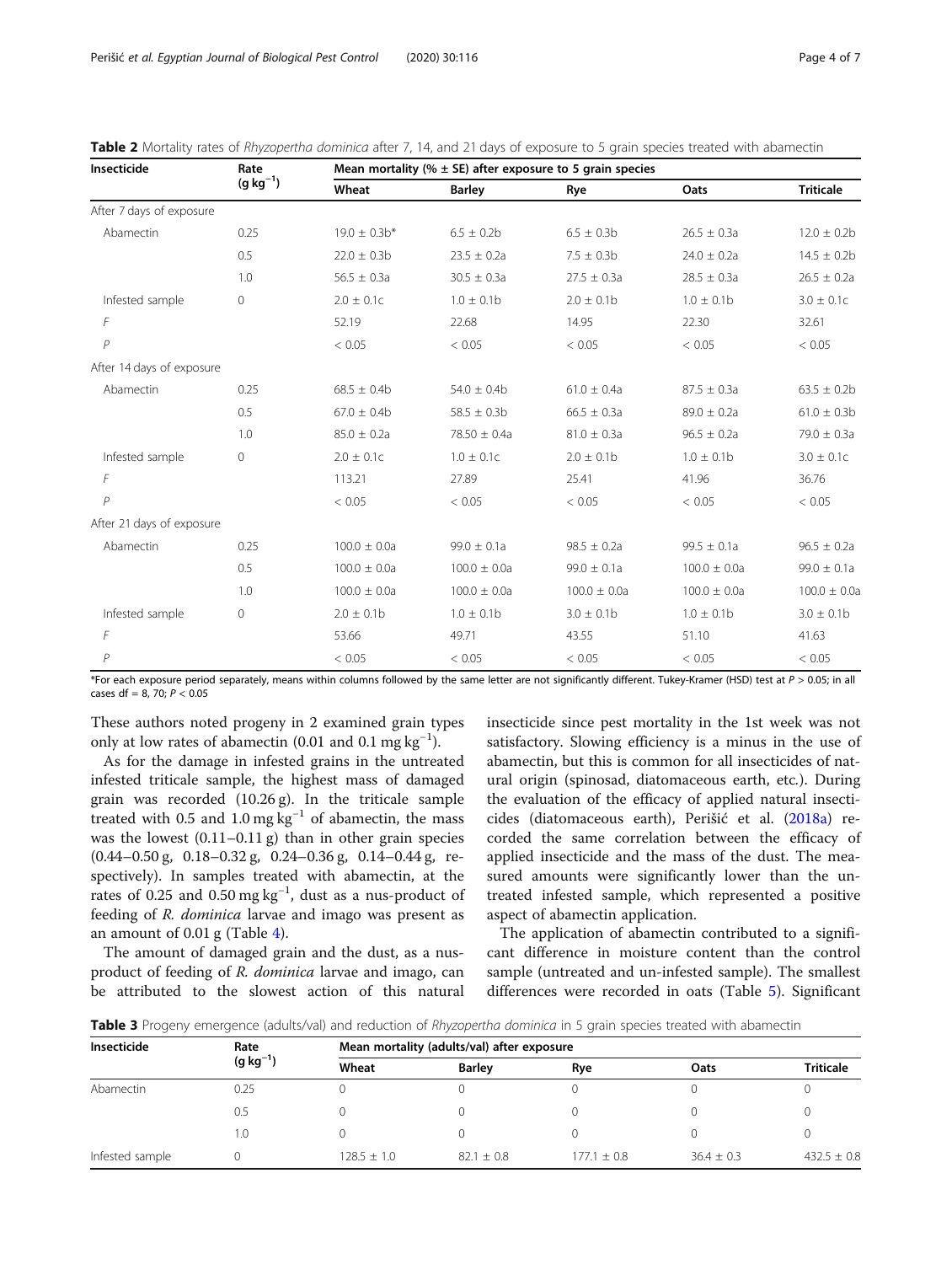<span id="page-4-0"></span>

| Table 4 Amount of insect-damaged grains and dockage $(g \pm SE)$ , 10 weeks after the treatment of 5 grain species with abamectin |  |
|-----------------------------------------------------------------------------------------------------------------------------------|--|
|-----------------------------------------------------------------------------------------------------------------------------------|--|

| Insecticide     | Rate<br>$(g kg^{-1})$ | Damaged grains and dockage ( $q \pm SE$ ) |                  |                  |                   |                  |
|-----------------|-----------------------|-------------------------------------------|------------------|------------------|-------------------|------------------|
|                 |                       | Wheat                                     | <b>Barley</b>    | Rye              | Oats              | <b>Triticale</b> |
| Damaged grains  |                       |                                           |                  |                  |                   |                  |
| Abamectin       | 0.25                  | $0.58 \pm 0.0a$                           | $0.15 \pm 0.0a$  | $0.28 \pm 0.0a$  | $0.22 \pm 0.0$ ab | $0.24 \pm 0.0a$  |
|                 | 0.5                   | $0.44 \pm 0.1a$                           | $0.18 \pm 0.0a$  | $0.24 \pm 0.0a$  | $0.41 \pm 0.1$ ab | $0.11 \pm 0.0a$  |
|                 | 1.0                   | $0.50 \pm 0.1a$                           | $0.32 \pm 0.1a$  | $0.36 \pm 0.1a$  | $0.14 \pm 0.0a$   | $0.11 \pm 0.0a$  |
| Infested sample | $\mathbf{0}$          | $6.83 \pm 0.3b$                           | $3.04 \pm 0.2b$  | $6.85 \pm 0.2b$  | $0.44 \pm 0.1$ b  | $10.26 \pm 0.2b$ |
| F               |                       | 11.00                                     | 11.95            | 29.99            | 3.51              | 35.93            |
| P               |                       | < 0.05                                    | < 0.05           | < 0.05           | < 0.05            | < 0.05           |
| Dockage         |                       |                                           |                  |                  |                   |                  |
| Abamectin       | 0.25                  | $0.01 \pm 0.0a$                           | $0.01 \pm 0.0a$  | $0.01 \pm 0.0a$  | $0.01 \pm 0.0a$   | $0.01 \pm 0.0a$  |
|                 | 0.5                   | $0.01 \pm 0.0a$                           | $0.01 \pm 0.0a$  | $0.01 \pm 0.0a$  | $0.01 \pm 0.0a$   | $0.01 \pm 0.0a$  |
|                 | 1.0                   | 0.00a                                     | 0.00a            | 0.00a            | 0.00a             | 0.00a            |
| Infested sample | $\circ$               | $2.04 \pm 0.1$ b                          | $1.05 \pm 0.1$ b | $3.80 \pm 0.2$ b | $0.27 \pm 0.0$ b  | $5.20 \pm 0.2b$  |
| F               |                       | 21.81                                     | 25.12            | 41.81            | 20.21             | 40.89            |
| P               |                       | < 0.05                                    | < 0.05           | < 0.05           | < 0.05            | < 0.05           |

\*For each parameter separately, means within columns followed by the same letter are not significantly different; Tukey-Kramer (HSD) test at  $P > 0.05$ ; in all cases,  $df = 8$ , 70;  $P < 0.05$ 

| Table 5 Moisture, protein, and ash contents in 5 grain species treated with abamectin after Rhyzopertha dominica progeny count |  |
|--------------------------------------------------------------------------------------------------------------------------------|--|

| Insecticide        | Rate<br>$(g kg^{-1})$ | Moisture, protein, and ash contents (% $\pm$ SE) |                    |                    |                     |                     |  |
|--------------------|-----------------------|--------------------------------------------------|--------------------|--------------------|---------------------|---------------------|--|
|                    |                       | Wheat                                            | <b>Barley</b>      | Rye                | Oats                | <b>Triticale</b>    |  |
| Moisture content % |                       |                                                  |                    |                    |                     |                     |  |
| Abamectin          | 0.25                  | $13.11 \pm 0.02b$                                | $12.90 \pm 0.01d$  | $12.90 \pm 0.03c$  | $11.59 \pm 0.01c$   | $12.79 \pm 0.03c$   |  |
|                    | 0.5                   | $13.01 \pm 0.02b$                                | $12.69 \pm 0.02c$  | $12.81 \pm 0.02c$  | $11.80 \pm 0.01$ d  | $12.37 \pm 0.03b$   |  |
|                    | 1.0                   | $13.00 \pm 0.01$ b                               | $12.20 \pm 0.01$ b | $12.30 \pm 0.03b$  | $11.19 \pm 0.01b$   | $12.70 \pm 0.02c$   |  |
| Infested sample    |                       | $14.61 \pm 0.05c$                                | $13.41 \pm 0.02e$  | $13.60 \pm 0.06d$  | $11.81 \pm 0.02$ d  | $14.42 \pm 0.07$ d  |  |
| Control            |                       | $12.41 \pm 0.01a$                                | $11.81 \pm 0.01a$  | $11.71 \pm 0.01a$  | $11.00 \pm 0.01a$   | $11.8 \pm 0.01a$    |  |
| F                  |                       | 181                                              | 112.4              | 49.4               | 22.7                | 275.7               |  |
| $\overline{P}$     |                       | > 0.05                                           | > 0.05             | > 0.05             | > 0.05              | > 0.05              |  |
| Protein content %  |                       |                                                  |                    |                    |                     |                     |  |
| Abamectin          | 0.25                  | $13.12 \pm 0.02b$                                | $12.02 \pm 0.04a$  | $15.76 \pm 0.02a$  | $13.29 \pm 0.02$ bc | $12.29 \pm 0.01$ b  |  |
|                    | 0.5                   | $13.15 \pm 0.02b$                                | $12.00 \pm 0.03a$  | $15.75 \pm 0.02a$  | $13.29 \pm 0.02$ bc | $12.28 \pm 0.02b$   |  |
|                    | 1.0                   | $13.15 \pm 0.01b$                                | $12.02 \pm 0.04a$  | $15.75 \pm 0.02a$  | $13.30 \pm 0.02ab$  | $12.30 \pm 0.01$ ab |  |
| Infested sample    |                       | $12.47 \pm 0.02c$                                | $11.72 \pm 0.02b$  | $15.54 \pm 0.05b$  | $13.28 \pm 0.02c$   | $10.72 \pm 0.05c$   |  |
| Control            |                       | $13.22 \pm 0.01a$                                | $12.05 \pm 0.02a$  | $15.81 \pm 0.02a$  | $13.31 \pm 0.01a$   | $12.32 \pm 0.01a$   |  |
| F                  |                       | 69                                               | 19                 | 305                | $\overline{4}$      | 562                 |  |
| $\overline{P}$     |                       | > 0.05                                           | > 0.05             | > 0.05             | 0.0012              | > 0.05              |  |
| Ash content %      |                       |                                                  |                    |                    |                     |                     |  |
| Abamectin          | 0.25                  | $1.74 \pm 0.03a$                                 | $2.33 \pm 0.02a$   | $1.96 \pm 0.03b$   | $3.38 \pm 0.06a$    | $2.31 \pm 0.06a$    |  |
|                    | 0.5                   | $1.74 \pm 0.04a$                                 | $2.33 \pm 0.02a$   | $1.94 \pm 0.03$ ab | $3.36 \pm 0.04a$    | $2.29 \pm 0.02a$    |  |
|                    | 1.0                   | $1.73 \pm 0.04a$                                 | $2.32 \pm 0.01a$   | $1.95 \pm 0.03$ ab | $3.38 \pm 0.06a$    | $2.27 \pm 0.02a$    |  |
| Infested sample    |                       | $1.83 \pm 0.04b$                                 | $2.44 \pm 0.04a$   | $2.09 \pm 0.03c$   | $3.40 \pm 0.03a$    | $2.82 \pm 0.4b$     |  |
| Control            |                       | $1.72 \pm 0.05a$                                 | $2.34 \pm 0.05a$   | $1.91 \pm 0.06$ ab | $3.38 \pm 0.03a$    | $2.25 \pm 0.05a$    |  |
| F                  |                       | 5.03                                             | 0.79               | 26.0               | 0.9                 | 144.3               |  |
| $\overline{P}$     |                       | > 0.05                                           | 0.596              | > 0.05             | 0.52                | > 0.05              |  |

\*For each parameter separately, means within columns followed by the same letter are not significantly different; Tukey-Kramer (HSD) test  $P > 0.05$ ; in all cases, df = 10, 76; P < 0.05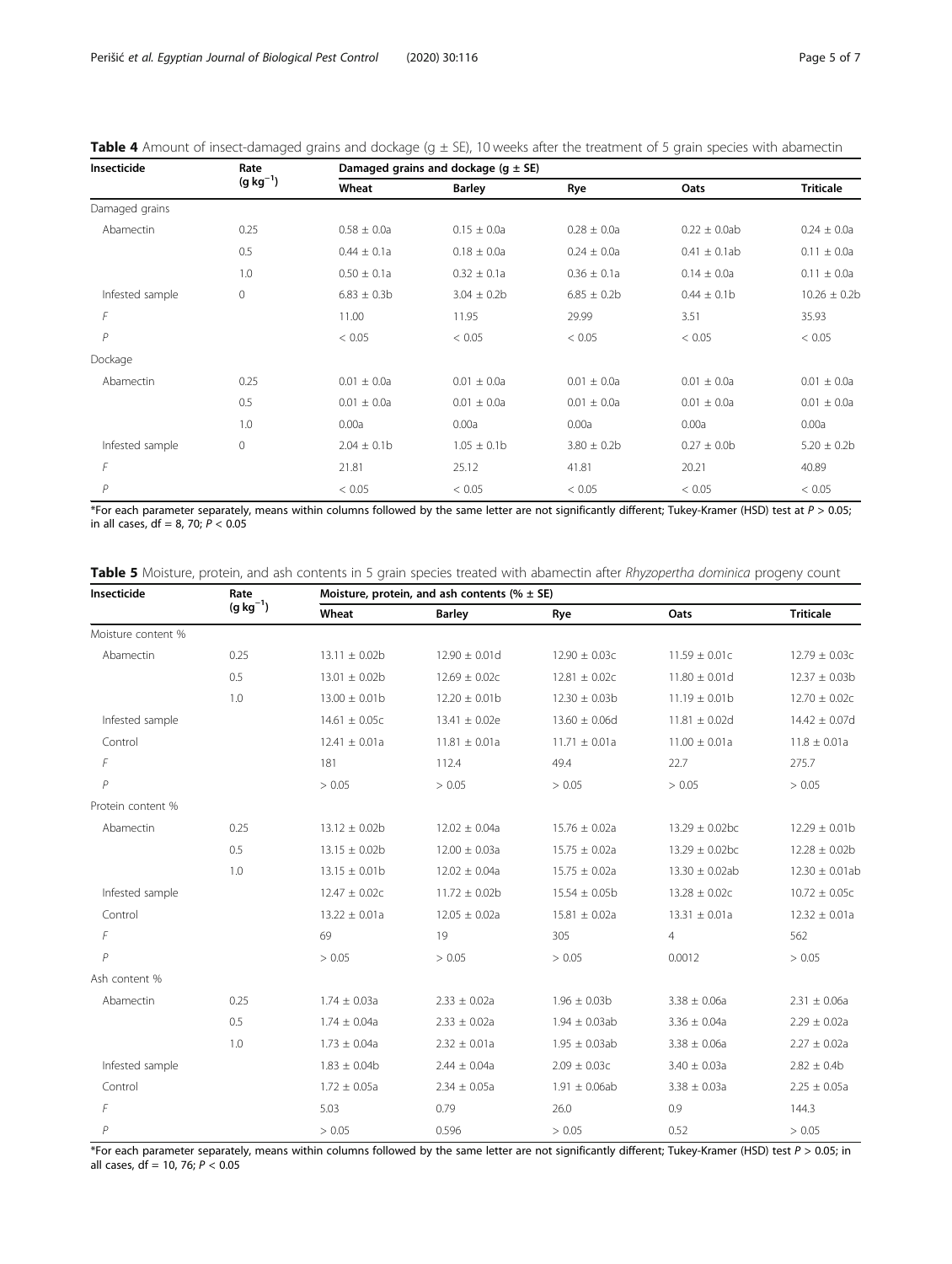<span id="page-5-0"></span>differences were recorded between infested and other species of samples. Moisture contents and weight of damaged grain were compared, using the linear correlation analysis with Pearson's coefficient ( $P < 0.05$ ,  $N =$ 56) and with significant positive correlations, detected for wheat  $(r = 0.722, P < 0.05)$  and triticale  $(r =$ 0.800,  $P < 0.05$ ). The less positive correlation was of barley ( $r = 0.598$ ,  $P < 0.05$ ) and rye ( $r = 0.675$ ,  $P <$ 0.05), while in oats the correlation between these 2 values ( $r = -0.720$ ,  $P = 0.598$ ) was not detected. A significant difference in the total protein content in examined grain species was recorded in infested samples. The application of the examined insecticide did not change significantly the protein content in comparison to control (Table [5](#page-4-0)). The comparison of protein content to the mass of damaged kernels, analyzed by linear correlation with Pearson's coefficient for  $P < 0.05$ ,  $N = 56$ , revealed the existence of a significant negative correlation for rye ( $r = -$ 0.727;  $P < 0.05$ ) and triticale ( $r = -0.768$ ,  $P < 0.05$ ) and a low negative correlation for wheat  $(r = -0.566, P < 0.05)$ and barley ( $r = -0.651$ ,  $P < 0.05$ ), while the correlation does not exist between the 2 values of oats ( $r = 0.274$ ,  $P = 0.087$ ).

Abamectin application did not affect variation in the ash content of the examined grain species. Exception represented in the abamectin application in rye, with increased ash content for 0.05, 0.03, and 0.04% than the control. The ash content of the infested sample increased in a greater extent (0.18%). In infested samples of wheat, rye, and triticale, significantly high ash contents were recorded than the control and the samples treated with insecticide. In barley and oats, significant variation in this parameter was not found. The comparison of ash content to the mass of damaged kernels, analyzed by linear correlation with Pearson's coefficient for  $P < 0.05$ ,  $N = 56$ , revealed the existence of significant positive correlations of wheat  $(r = 0.662, P < 0.05)$ , rye  $(r = 0.701, P < 0.05)$ , and triticale  $(r = 0.824, P < 0.05)$ , while there was no correlation between the 2 values for barley and oats ( $r = 0.189$ ,  $P = 0.242$  and  $r = 0.170$ ,  $P = 0.293$ ).

Treated samples showed an increase in the moisture content. Technological grain properties (protein and ash contents) did not change in treated samples, which is a positive aspect of the use of abamectin. There are no appropriate references about the impact of abamectin application on the chemical properties of grains. The greatest extent of changes in moisture, protein, and ash contents were recorded in the untreated, infested sample and samples with  $0.25 \text{ mg kg}^{-1}$  abamectin, as a consequence of the greatest presence of R. dominica, proved by Pearson's coefficient of linear correlation. Since R. dominica is feeding mostly on endosperm and a germ (Edde [2012\)](#page-6-0), a change in these properties in untreated, infested grain samples as a consequence of infestation and the highest level of grain damage could be expected. These results are in agreement with that reported by Ozkaya et al. [\(2009](#page-6-0)), Bodroža-Solarov et al. ([2012\)](#page-6-0), and Perišić et al. [\(2018b](#page-6-0)) who determined changes in technological properties because of the presence of R. dominica.

#### Conclusions

Technological grain properties (protein and ash contents) did not change in the treated samples, which is a positive aspect of the use of abamectin. High rates of R. dominica mortality were recorded after 21 days of exposure where a total prevention of progeny emergence occurred.

#### Abbreviation

a.s.: Active substance

#### Acknowledgements

This work was supported by the Ministry of Education, Science and Technological Development of the Republic of Serbia (Agreement No. 451- 03-68/2020-14/200122). We thank the Editor and two anonymous reviewers for evaluation, comments, and improving the manuscript.

#### Authors' contributions

In this research, all authors contributed effectively. VMP designed and achieved experiments and wrote the manuscript; DP, FV, VR, and VDP carried out the experiments; GA and PK analyzed the data, supervised the project, and revised the manuscript. All authors have read and approved the manuscript.

#### Funding

Ministry of Education, Science and Technological Development of the Republic of Serbia (Agreement No. 451-03-68/2020-14/200122). The founder financially supported part of the experimental research for FV and DP as part of the preparation of their doctoral dissertations.

#### Availability of data and materials

The data and material of this manuscript are available on reasonable request.

#### Ethics approval and consent to participate

We agree to all concerned regulations. This article does not contain any studies with human participants or animals or human tissue.

#### Consent for publication

Not applicable

#### Competing interests

The authors declare that they have no competing interests.

#### Author details

<sup>1</sup> Faculty of Agriculture, University of Niš, Kosančićeva 4, Kruševac 37000, Serbia. <sup>2</sup> Center of Small Grains, Save Kovačevića 31, Kragujevac 34000, Serbia.<br><sup>3</sup> Department of Biology and Ecology, Faculty of Science, University of Department of Biology and Ecology, Faculty of Science, University of Kragujevac, Radoja Domanovića 12, Kragujevac 34000, Serbia. <sup>4</sup> Laboratory of Applied Entomology, Institute of Pesticides and Environmental protection, Banatska 31b, Belgrade 11080, Serbia.

#### Received: 24 April 2020 Accepted: 31 August 2020 Published online: 15 September 2020

#### References

- Athanassiou CG, Kavallieratos NG (2005) Insecticidal effect and adherence of PyriSec in different grain commodities. Crop Prot 27:703–710. [https://doi.org/](https://doi.org/10.1016/j.cropro.2004.12.004) [10.1016/j.cropro.2004.12.004](https://doi.org/10.1016/j.cropro.2004.12.004)
- Beeman R, Speirs W (1984) Toxicity, persistence and 284 antagonism of avermectin B1 against stored-product insects. In: Proceedings of the 3<sup>rd</sup>